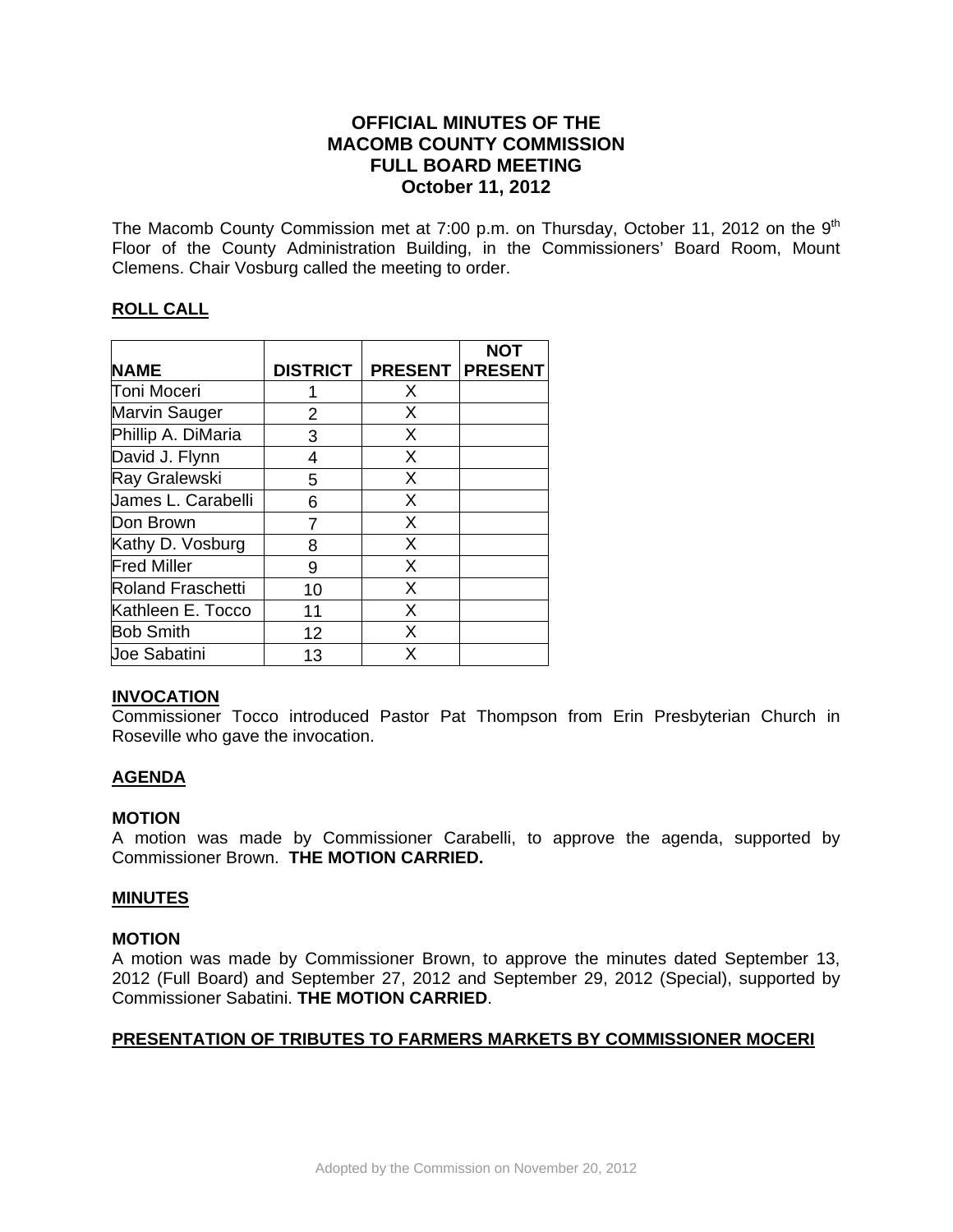### **PUBLIC PARTICIPATION**

Joseph Hunt, 8306 Stanley Drive, Warren Karen Spranger, 7520 Hudson, Warren

### **JUSTICE & PUBLIC SAFETY COMMITTEE MEETING – October 9, 2012**

The clerk read the recommendation from the Justice & Public Safety Committee and a motion was made by Chair DiMaria, supported by Vice-Chair Sabatini, to adopt the committee recommendation:

**R12-073** Approve authorization to solicit professional surveying firms to apply for the opportunity to contract with the Macomb County Remonumentation Program, a department of the Macomb County Register of Deeds office for surveying work. This responsibility is outlined in the monumentation and remonumentation plan for Macomb County, Michigan, as a duty of the Macomb County Grant Administrator and defined on Page 5, Section IV, Item B. Approve for publication, on the [www.mitn.info/](http://www.mitn.info/) website, a request for qualifications (RFQ) from the Macomb County Remonumentation Program, in accordance with Act 345 of 1990. Approve the formation of a committee to select professional surveying firms to be contracted with the Macomb County Remonumentation Program beginning grant year 2013. Submit for inclusion a copy of the monumentation and remonumentation plan for Macomb County, Michigan. Submit for inclusion a copy of Act 345 of 1990. Submit for inclusion a copy of Act 236 of 1961, section 600.2567a. Submit for inclusion a copy of Act 431 of 1984. Submit for inclusion a copy of the qualifications-based selection (QBS) outline. Further, a copy of this Board of Commissioners' action is directed to be delivered forthwith to the Office of the County Executive.

#### **THE MOTION CARRIED.**

#### **ECONOMIC DEVELOPMENT COMMITTEE MEETING – October 10, 2012**

The clerk read the recommendation from the Economic Development Committee and a motion was made by Co-Chairs Carabelli & Flynn, to adopt the committee recommendation:

**R12-074** Receive and file the complete streets ordinance timeline and draft enrolled Ordinance No. 2012-\_\_\_ to encourage the implementation of a non-motorized network plan to provide walkable-bikeable complete streets that accommodate bicyclists, pedestrians, public transportation passengers, and user of all abilities. Further, a copy of this Board of Commissioners' action is directed to be delivered forthwith to the Office of the County Executive.

Commissioner Flynn proposed the following amendments: insert the word "Proposed" under the RE: line in the memo to read: *Complete Streets Ordinance Proposed Timeline* and to also change the time of the October 24th 9am meeting to: *Immediately following Finance meeting*. There were no objections.

#### **MOTION**

A motion was made by Commissioner Carabelli, to receive and file, supported by Commissioner Flynn. (Record NO vote for Fraschetti). **THE MOTION CARRIED**.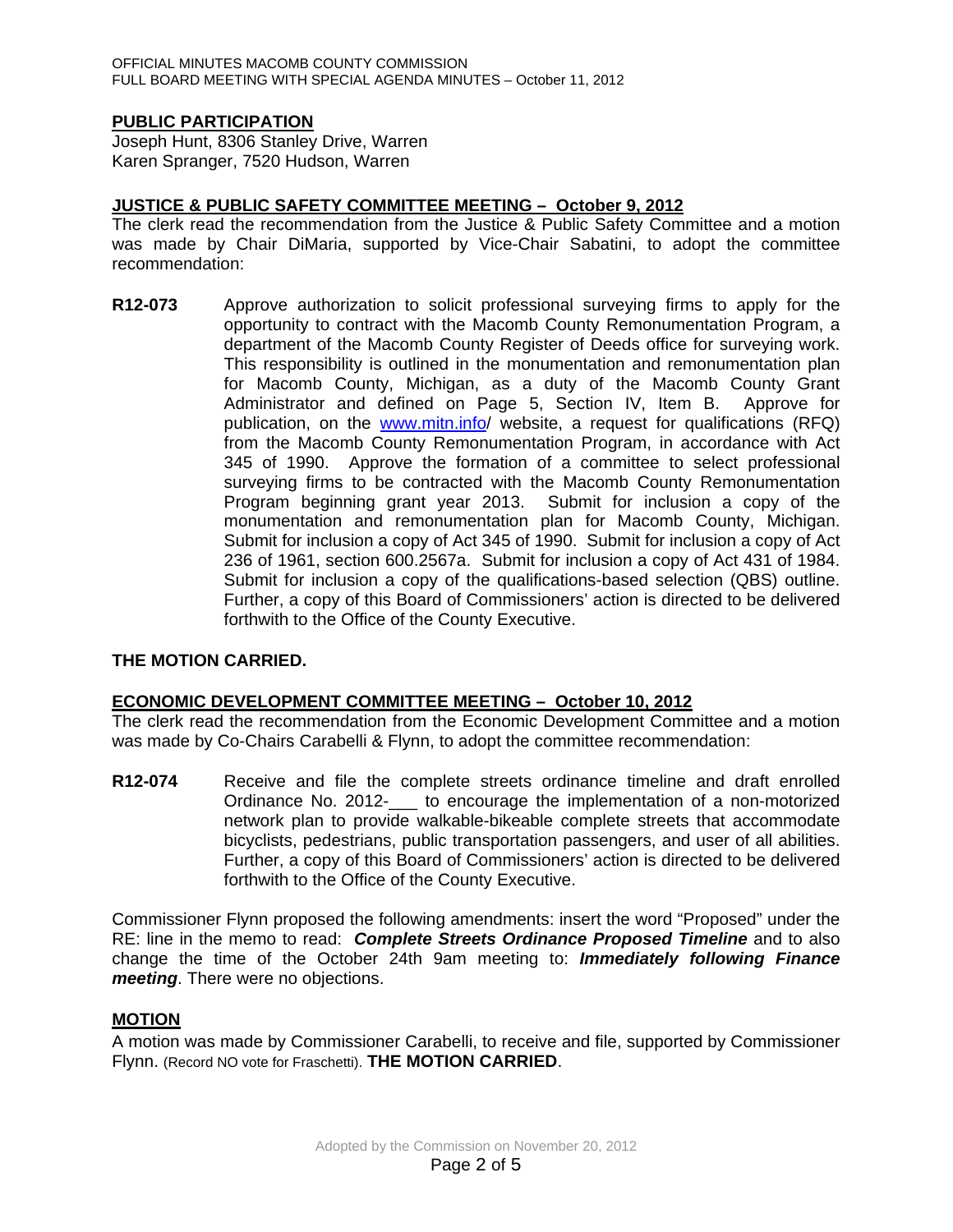### **FINANCE COMMITTEE MEETING – October 10, 2012**

The clerk read the recommendations from the Finance Committee and a motion was made by Chair Brown, supported by Vice-Chair Carabelli, to adopt the committee recommendations:

- **R12-075** Approve a budget amendment reducing the Sheriff's Department budget \$500,000 in the personnel line item and increasing the county vehicle purchasing account by the same amount; the finance department has been involved in these discussions and has approved this proposal; further, this budget action addresses budgetary issues only. It does not constitute the commission's approval of any county contract. If a contract requires commission approval under the county's contracting policy or the county's procurement ordinance, such approval must be sought separately; further, a copy of this Board of Commissioners' action is directed to be delivered forthwith to the Office of the County Executive.
- **R12-076** Adopt the 2012 Macomb County Apportionment Report as prepared by the Finance Department; further, a copy of this Board of Commissioners' action is directed to be delivered forthwith to the Office of the County Executive.
- **R12-077** Adopt a veterans services millage rate of .0400 mill, less any millage reduction required by the Headlee Roll Back Factor, for inclusion on the December, 2012 millage levy; further, a copy of this Board of Commissioners' action is directed to be delivered forthwith to the Office of the County Executive.
- **R12-078** Adopt a county drain debt requirement of .0050 mill for inclusion on the December, 2012 millage levy; further, a copy of this Board of Commissioners' action is directed to be delivered forthwith to the Office of the County Executive.
- **R12-079** Authorize the increase in the 2012 budgeted revenues and expenditures of the Macomb County Community Corrections Department as a result of being awarded a Federal Justice Assistance Grant covering the year 2012-2016 in the amount of \$94,201; this grant was not included in the 2012 budget adopted by the Board of Commissioners in December 2011 because the grant was not awarded until the spring of 2012; the budgeted line items being increased are as follows: revenues-intergovernmental (\$94,201) and expenditures (supplies and services - 18,357 and capital outlay - \$75,844); further, this budget action addresses budgetary issues only. It does not constitute the commission's approval of any county contract. If a contract requires commission approval under the county's contracting policy or the county's procurement ordinance, such approval must be sought separately; further, a copy of this Board of Commissioners' action is directed to be delivered forthwith to the Office of the County Executive.

### **THE MOTION CARRIED.**

### **CORRESPONDENCE FROM EXECUTIVE**

The Quarterly report was received in the Board Office at 4:59 pm today and disbursed to Commissioners. It will be reviewed at a future Finance meeting.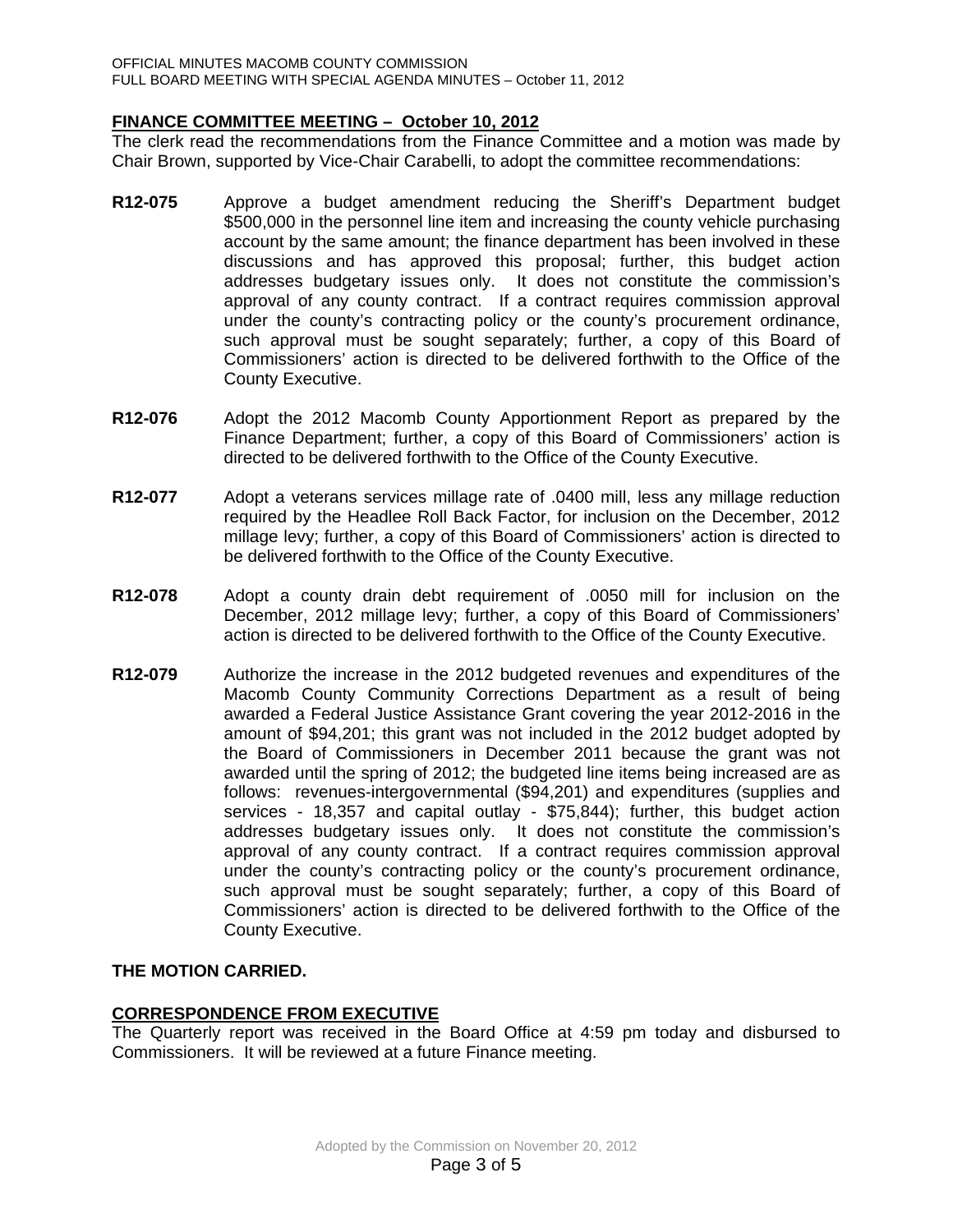# **STATUS REPORT FROM CORPORATION COUNSEL REGARDING FREEDOM HILL**

George Brumbaugh spoke regarding the status of Freedom Hill Park. He indicated that the park is open to the public. There is nobody out there to constantly monitor the situation. There are 2 current "in place" contracts with Hillside Productions. One contract deals with the Amphitheatre and the other contract deals with Independence Hall. The contract is still in effect. They do have access to that building and they are planning on beginning to use that building for events as allowed under their current contract. At the present time there are no other agreements or contracts for any activities at the park that are in place or under consideration right now. Per the Charter, it is part of the Executive's duties to oversee the parks property and buildings to see that it's maintained and operated. If there are any contracts that come up, the Board will be notified and appropriate steps will be taken.

## **MOTION**

A motion was made by Commissioner Miller, to receive and file, supported by Commissioner Smith. **THE MOTION CARRIED.** 

### **PROCLAMATIONS**

### **MOTION**

A motion was made by Commissioner DiMaria, to adopt the following Proclamation, supported by Commissioner Smith.

**Proc. #12-39** Commending Lutricia A. McCray on her Retirement from the State of Michigan, (offered by Flynn)

#### **THE MOTION CARRIED.**

#### **NEW BUSINESS**

Commissioner Brown spoke about developing a format related to line items in the budget. He has put together a work group consisting of himself, Chair Vosburg and Commissioner Flynn to develop a program to bring back to the Finance Committee for further review. Progress will be reported as it develops.

#### **PUBLIC PARTICIPATION**

Karen Spranger, 7520 Hudson, Warren Joseph Hunt, 8306 Stanley Drive, Warren